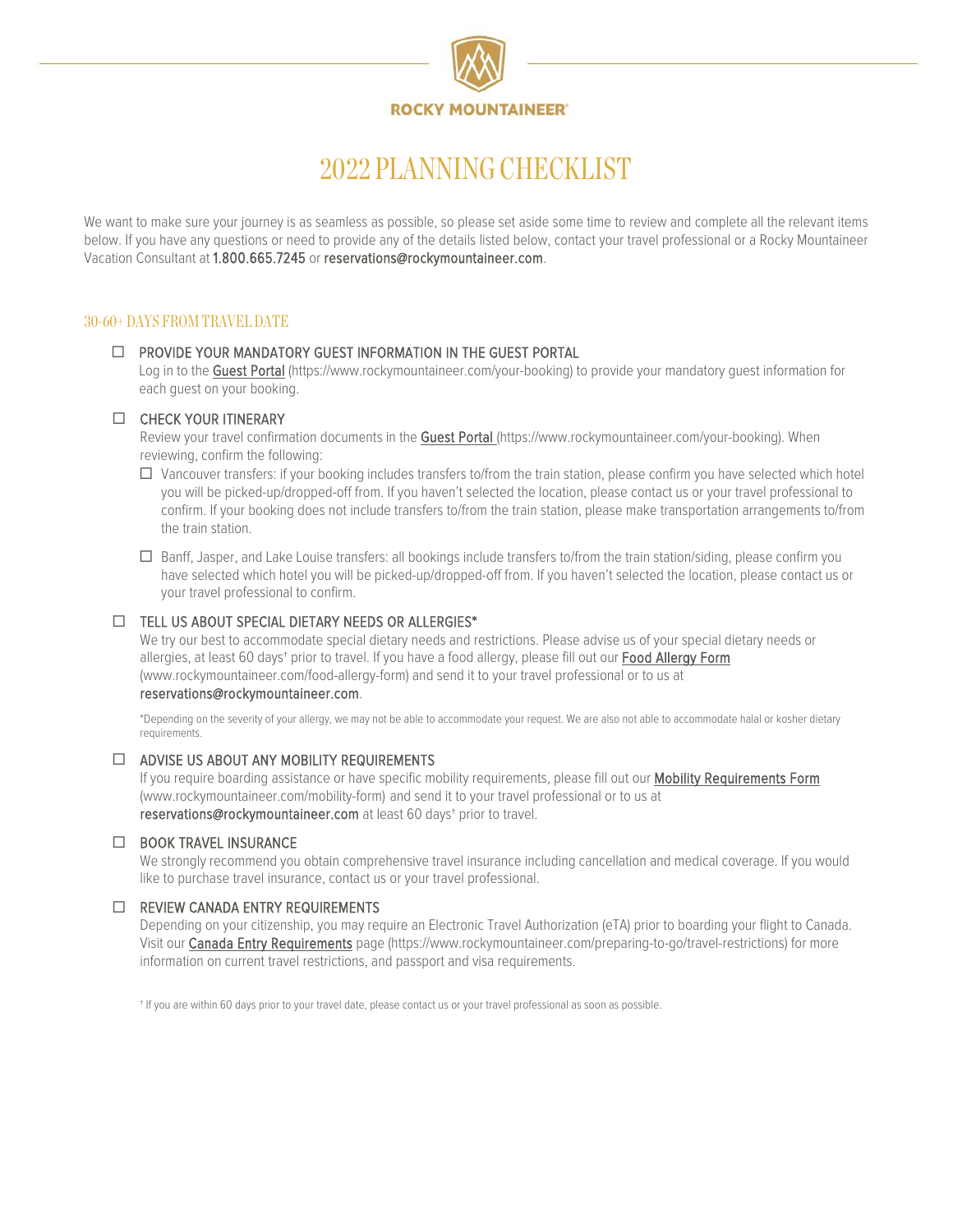

## 7-30 DAYS FROM TRAVEL DATE

## □ REVIEW YOUR FINAL TRAVEL DOCUMENTS

You will receive an email with your final travel documents approximately 30 days before your package start date. Your itinerary is subject to change, so review your travel documents in the [Guest Portal. \(https://www.rockymountaineer.com/your-booking\).](https://www.rockymountaineer.com/your-booking)

## $\Box$  REVIEW PREPARING TO GO

To help with your planning and to ensure that you have a seamless journey with us, please review our **Preparing to Go** section of our website [\(www.rockymountaineer.com/preparing-to-go\)](http://www.rockymountaineer.com/preparing-to-go) which includes everything from [packing tips](https://www.rockymountaineer.com/preparing-to-go/our-packing-tips) to how to check in to your train departure and what to expect onboard the train.

### $\Box$  BOOK DINNER RESERVATIONS

To ensure you're able to enjoy the incredible dining experiences offered in each destination, we highly recommend making dinner reservations in advance of travel, especially in the Canadian Rockies. For hotel restaurants, we recommend to make the reservation within 14 days of your check in date.

## IF YOU BOOKED A SELF-DRIVE PACKAGE OR RENTAL CAR THROUGH US

## D PURCHASE A NATIONAL PARKS PASS

You'll need to purchase [a National Parks Pass](https://www.banfflakelouise.com/parks-pass-online) [\(https://www.banfflakelouise.com/parks-pass-online\)](https://www.banfflakelouise.com/parks-pass-online) to drive through Jasper and Banff National Parks as it's not included in your package.

## □ REVIEW OUR RAIL & DRIVE FAQ

To help answer questions about car rentals, review our [Rail & Drive FAQ](http://www.rockymountaineer.com/rail-and-drive) [\(www.rockymountaineer.com/rail-and-drive\).](http://www.rockymountaineer.com/rail-and-drive)

# FAMILIARIZE YOURSELF WITH DRIVING LAWS IN CANADA

This includes our impaired [driving laws](http://www.justice.gc.ca/eng/cj-jp/sidl-rlcfa/) [\(www.justice.gc.ca/eng/cj-jp/sidl-rlcfa/\).](http://www.justice.gc.ca/eng/cj-jp/sidl-rlcfa/)

# 7 DAYS OR LESS FROM TRAVEL DATE

□ PRINT OR SAVE YOUR FINAL TRAVEL DOCUMENTS

Your final travel documents include very important day-by-day information about your journey. As your itinerary is subject to change, please visit th[e Guest Portal](https://www.rockymountaineer.com/your-booking) [\(https://www.rockymountaineer.com/your-booking\)](https://www.rockymountaineer.com/your-booking) for the latest copy of your travel documents and print them or save them to your mobile device. Please always have your documents with you while travelling.

### □ RECONFIRM YOUR GUEST INFORMATION IN THE GUEST PORTAL

Log in to th[e Guest Portal](https://www.rockymountaineer.com/your-booking) [\(https://www.rockymountaineer.com/your-booking\)](https://www.rockymountaineer.com/your-booking) to reconfirm your contact information for each guest on your booking is still correct.

### REVIEW OUR LATEST HEALTH & SAFETY PROTOCOLS

As government guidelines and industry best practices evolve on the prevention of COVID-19 and other viruses and illnesses, our procedures are evolving as well to be best in class. Please familiarize yourself with our latest health & safety protocols [\(www.rockymountaineer.com/health-and-safety\)](file://rmr04.rockymountaineer.com/home/Marketing/Brand%20Marketing/FY21%20(Nov%2020-Oct%2021)/FY21%20Projects/Guest%20Experience/Pre-Travel/Forms,%20Overviews%20&%20Checklist/Checklist/Planning/www.rockymountaineer.com/health-and-safety).

# □ REVIEW CURRENT TRAVEL UPDATES

Check our [Current Travel Updates](https://www.rockymountaineer.com/travel-updates) [\(https://www.rockymountaineer.com/travel-updates\)](https://www.rockymountaineer.com/travel-updates) page for any Rocky Mountaineer travel updates that may be applicable to your journey with us.

## 48 HOURS OR LESS FROM TRAIN DEPARTURE TIME

### VISIT A GUEST CENTRE & CHECK IN FOR YOUR TRAIN DEPARTURE

All guests must check in for their train departure, collect their boarding pass, and luggage tags. Review our rail [check in process](https://www.rockymountaineer.com/preparing-to-go/check-in) at [www.rockymountaineer.com/preparing-to-go/check-in.](http://www.rockymountaineer.com/preparing-to-go/check-in)